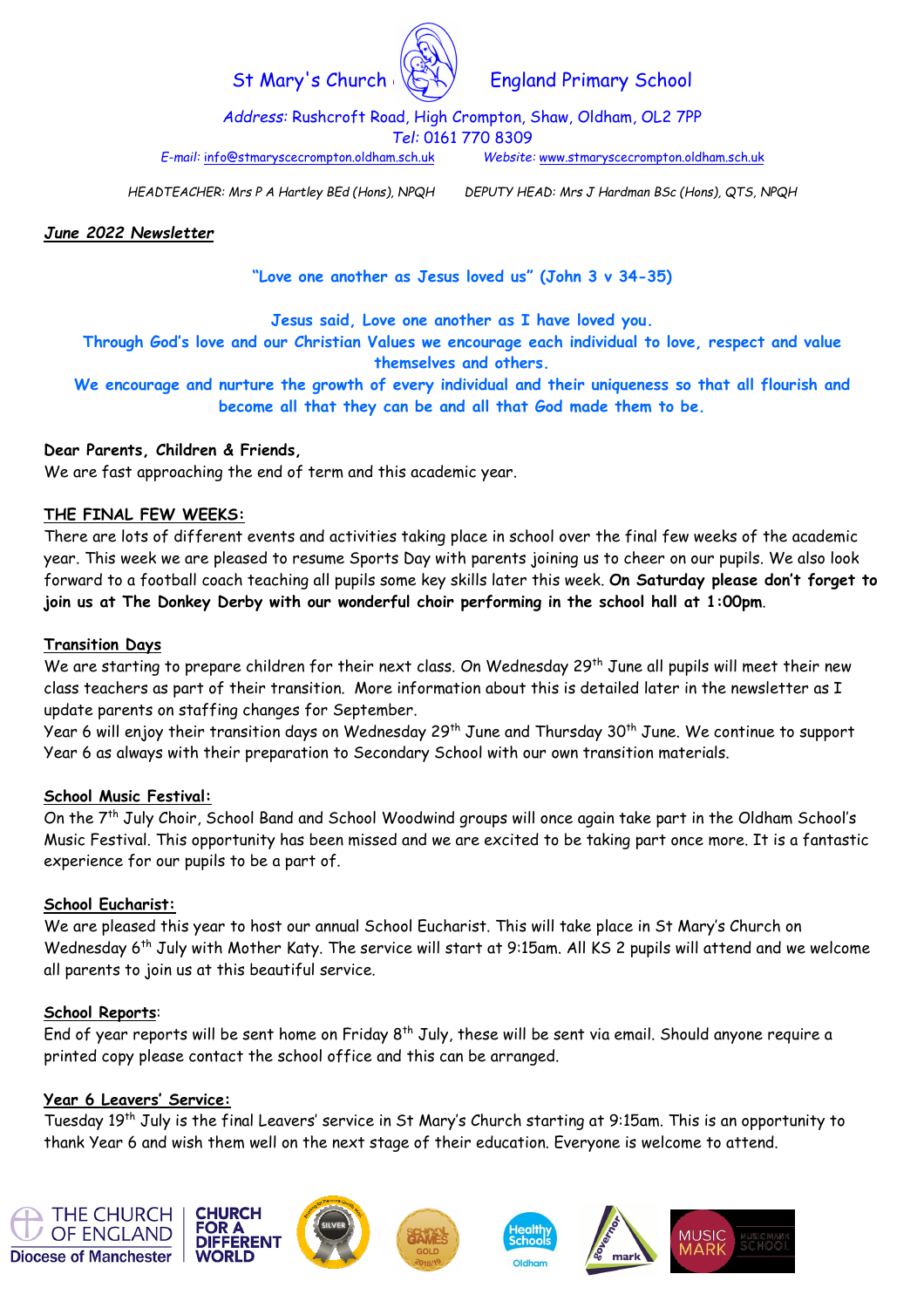

St Mary's Church  $\langle \xi \rangle$  England Primary School

Address: Rushcroft Road, High Crompton, Shaw, Oldham, OL2 7PP Tel: 0161 770 8309

E-mail: info@stmaryscecrompton.oldham.sch.uk Website: www.stmaryscecrompton.oldham.sch.uk

HEADTEACHER: Mrs P A Hartley BEd (Hons), NPQH DEPUTY HEAD: Mrs J Hardman BSc (Hons), QTS, NPQH

# Warm Welcome to New Staff and New Appointments:

A huge congratulations to Mr Day who has been appointed, by our Governors, as the New Deputy Headteacher at St Mary's School from September.

As Mrs Hardman leaves St Mary's and Mr Day takes over this has created a further teaching vacancy in school. Following a full recruitment process Mr Amos has been appointed as a new teaching member of staff. Mr Amos has started the early stages of his teaching career in a school in Macclesfield and is excited to join the St Mary's team. In addition to facilitate Management time for Mr Day Mrs Larder, who is a highly experienced teacher, will join the team working alongside Mr Day in Year 6.

We also welcome Miss Mellor as a new apprentice to our team and Miss Riley as a new part time teaching assistant.

# CLASSES AND STAFFING FOR SEPTEMBER 2022:

| Reception | - Miss Zylko                  |
|-----------|-------------------------------|
| Year 1    | - Mrs Ernest                  |
| Year 2    | - Mrs Thomas and Mrs Williams |
| Year 3    | - Mr Amos                     |
| Year 4    | - Mrs Booth and Mrs Burke     |
| Year 5    | - Mrs Corless                 |
| Year 6    | - Mr Day and Mrs Larder       |

# CATERING:

Due to the increasing costs of food and fuel prices, there will be a very small increase in the cost of school meal. From September 2022 a school meal will cost £2.50 per day. This is an increase of 10p compared with the LA costing which will be in £2.80 in September. Governors have worked very hard to keep any cost increase to a minimum to support parents as much as possible.

## ROBINWOOD:

Year 6 had a fabulous weekend at Robinwood where they took part in lots of activities and thoroughly enjoyed themselves and came back exhausted ! Their behaviour and conduct was excellent and we were very proud of all of our pupils. We are currently putting together a short presentation of videos and photographs from the weekend and will post this on our school website as soon as it is ready. We will also tweet a link.



# NEW RECEPTION VISITS:

We have already started welcoming our new Reception pupils to St Mary's. This week our new pupils have met their buddies for the first time and enjoyed exploring the Reception classroom with their new friends. The Year 5 Buddies have been fantastic. I have received so many wonderful comments about them already. Well done Year 5 keep this up !











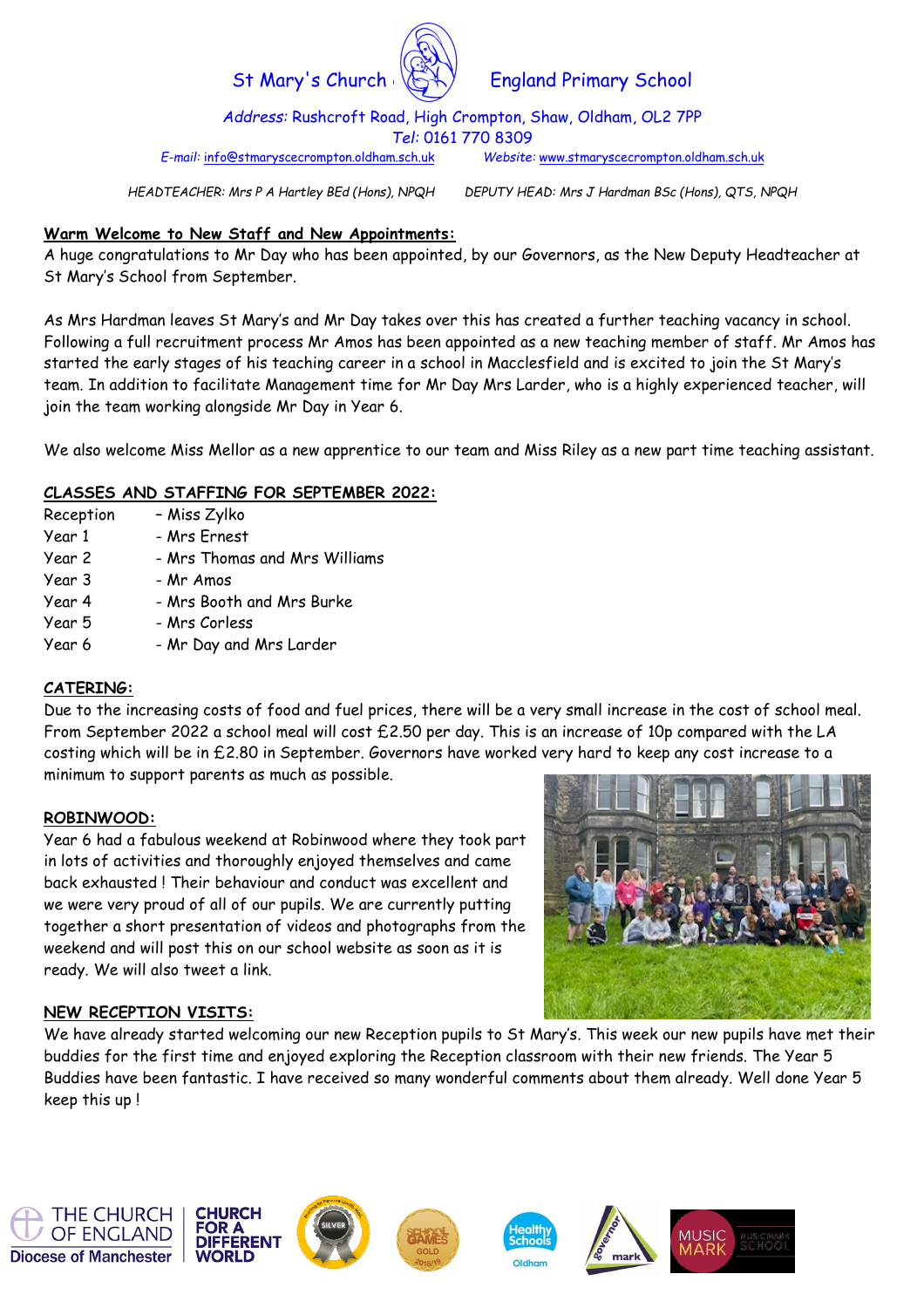

# St Mary's Church  $\langle \xi \rangle$  England Primary School

Address: Rushcroft Road, High Crompton, Shaw, Oldham, OL2 7PP Tel: 0161 770 8309

E-mail: info@stmaryscecrompton.oldham.sch.uk Website: www.stmaryscecrompton.oldham.sch.uk

HEADTEACHER: Mrs P A Hartley BEd (Hons), NPQH DEPUTY HEAD: Mrs J Hardman BSc (Hons), QTS, NPQH

# SCHOOL UNIFORM:

We are very proud of how smart pupils from St Mary's School look and this is often commented upon when we are out on visits. One of the reasons pupils look so smart is because of the compliance with the school uniform, thank you for your support in this matter. Occasionally pupils do deviate from the school agreed uniform, particularly regarding trousers, socks and shoes, therefore can I politely remind you of the school uniform ahead of purchasing any new items over the summer.

# St. Mary's School Uniform

•Pale blue shirt or blouse

•Grey school trousers/shorts (not canvas) or grey skirt

(blue & white cotton - usually gingham - dresses may be worn in the summer)

•Dark grey jumper or cardigan

•Grey or white socks (in cold weather, grey or dark tights may also be worn)

•Navy blue & gold tie (available from school)

Both boys and girls may wear smart, grey trousers. Black shoes should be worn in school. Trainers are not permitted.

PE Kit – A standard PE kit will be required at all times and can be kept in  $\blacksquare$  school. This comprises: black pumps (and outdoor trainers for the Juniors), white tee  $\blacksquare$  shirt, dark blue shorts / PE skirt or 'skorts'. An outdoor kit will be needed for the colder months - which is an additional **dark coloured** hoodless top and dark, plain the state of the state of tracksuit bottoms (Key Stage 2 only). All PE kit, including the juniors, should be brought in a PE drawstring bag.



# IN ADDITION

Please can you note the school policy on jewellery and hair is as follows:

# Jewellery

For safety reasons, jewellery is not allowed in school, with the exception of watches. Watches should be removed for physical education and games. (Fitbits/activity trackers, smart watches or other similar devices are not permitted in school) Earrings (including studs) are not allowed in school

Pupils who come to school wearing earrings WILL be asked to remove them, plasters are not acceptable to cover newly pierced ears.

## Hair

All long hair needs to be tied back due to health and safety reasons. Hair should be smart and appropriate for school and should be of a natural colour. Hairstyles, which are deemed to be extreme by the school, are not permitted. There must be no patterns/tramlines or extreme height. As guidance, hair should be no shorter than 3 on top and 2 on the sides. No make-up or nail varnish is permitted.

# Labels

Please ensure your child's name is labelled in everything - including pumps, trainers, ties and drinks bottles.